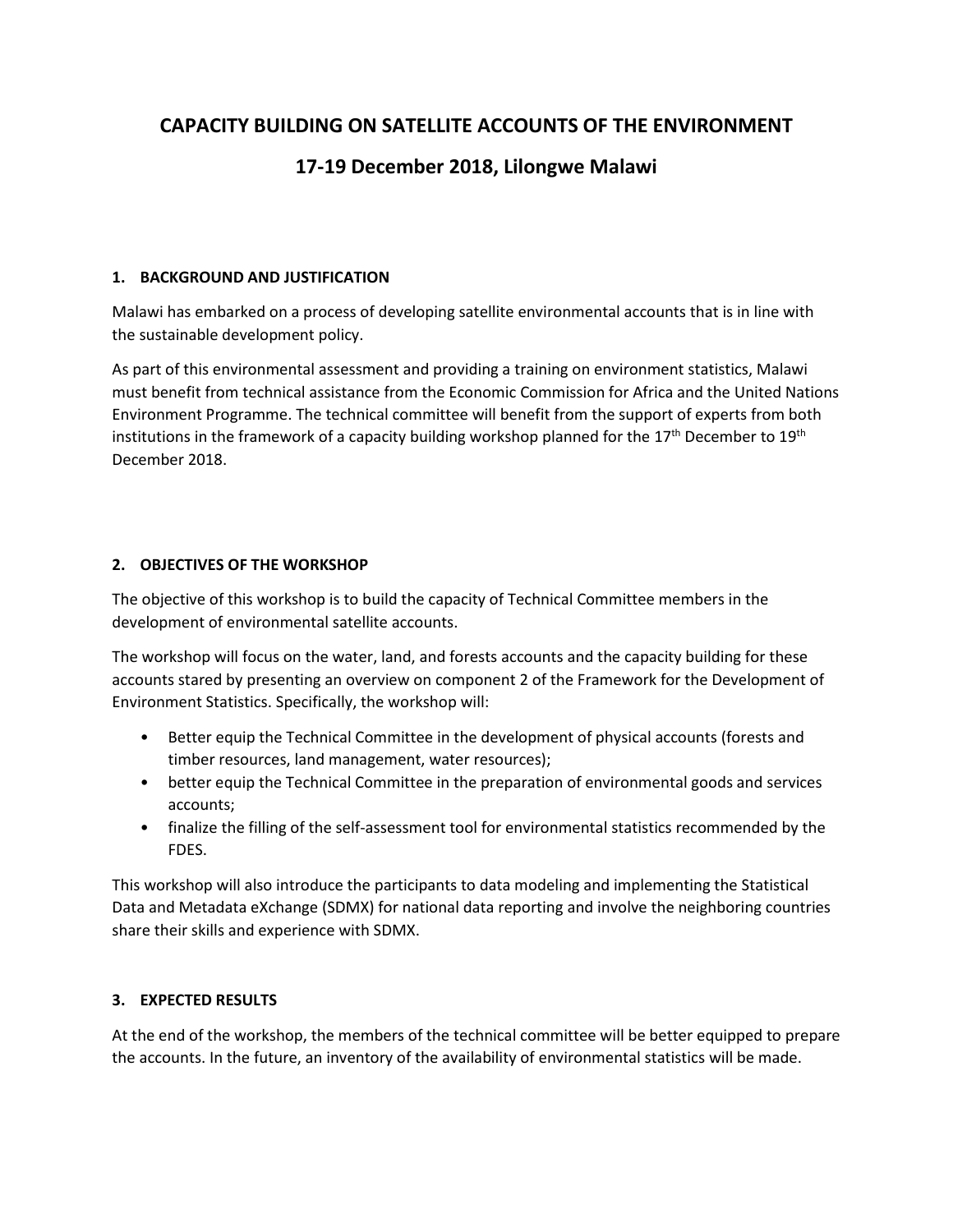### **4. ORGANIZATIONAL MODALITIES**

The workshop is scheduled for a duration of three (03) days and will be held from Monday 17<sup>th</sup> to Wednesday 19<sup>th</sup> December 2018.

The distribution of participants will be determined after consultations with Malawi and the participating agencies and countries. It will target representatives from National Statistical Offices, Ministry of Environment, National Government Agencies and Technical Committees.

### **5. TIMETABLE**

The activities of the meeting will be held according to the timetable below:

| <b>Time</b>             | <b>Activities</b>                                                                                                                       | <b>Responsible</b>                                 |
|-------------------------|-----------------------------------------------------------------------------------------------------------------------------------------|----------------------------------------------------|
| Monday 17 December 2018 |                                                                                                                                         |                                                    |
| 08H30 - 09H00           | Registration of the participants                                                                                                        | Sautso Wachepa, NSO                                |
| O9H00 - 09H05           | Director of Ceremony welcomes Guest of Honor<br>and participants; opening prayer                                                        | Deputy Commissioner and Gift<br>Kasamila           |
| $09H05 - 09H10$         | Welcoming remarks from UNECA                                                                                                            | <b>UNECA</b>                                       |
| $09H10 - 09H15$         | Welcoming remarks from UN Environment                                                                                                   | <b>UN Environment</b>                              |
| 09H15-09H20             | Welcome remarks from Malawi National Statistics<br>Office                                                                               | Miss Tiope Mleme                                   |
| 09H20 - 09H30           | Keynote Address by Guest of Honor, Commissioner<br>for Statistics, Malawi                                                               | Mrs. Mercy Kanyuka                                 |
| $09H20 - 09H30$         | Introduction of the participants                                                                                                        | All participants, moderated by<br>Miss Tiope Mleme |
| 09H30 - 09H45           | Presentation and adoption of the agenda                                                                                                 | Miss Tiope Mleme, NSO                              |
| 09H45-10H00             | Coffee break                                                                                                                            |                                                    |
| $10H00 - 11H30$         | An overview presentation of physical accounts of<br>Water, Land and Forests accounts                                                    | <b>UN Environment</b>                              |
| $11H30 - 12H00$         | Exchanges on the development of the physical<br>accounts of water resources (state of progress,<br>difficulties encountered, prospects) | Chris Matemba Malawi                               |
| 12H00 - 13H30           | Presentation of the physical account of water<br>(including practical exercise)                                                         | <b>UN Environment</b>                              |
| 13H30-14H30             | Lunch break                                                                                                                             |                                                    |
| 14H30 - 15H30           | Exchanges on the elaboration of the physical<br>accounts of land (state of progress, difficulties<br>encountered, prospects)            | Chris Matemba, Malawi                              |